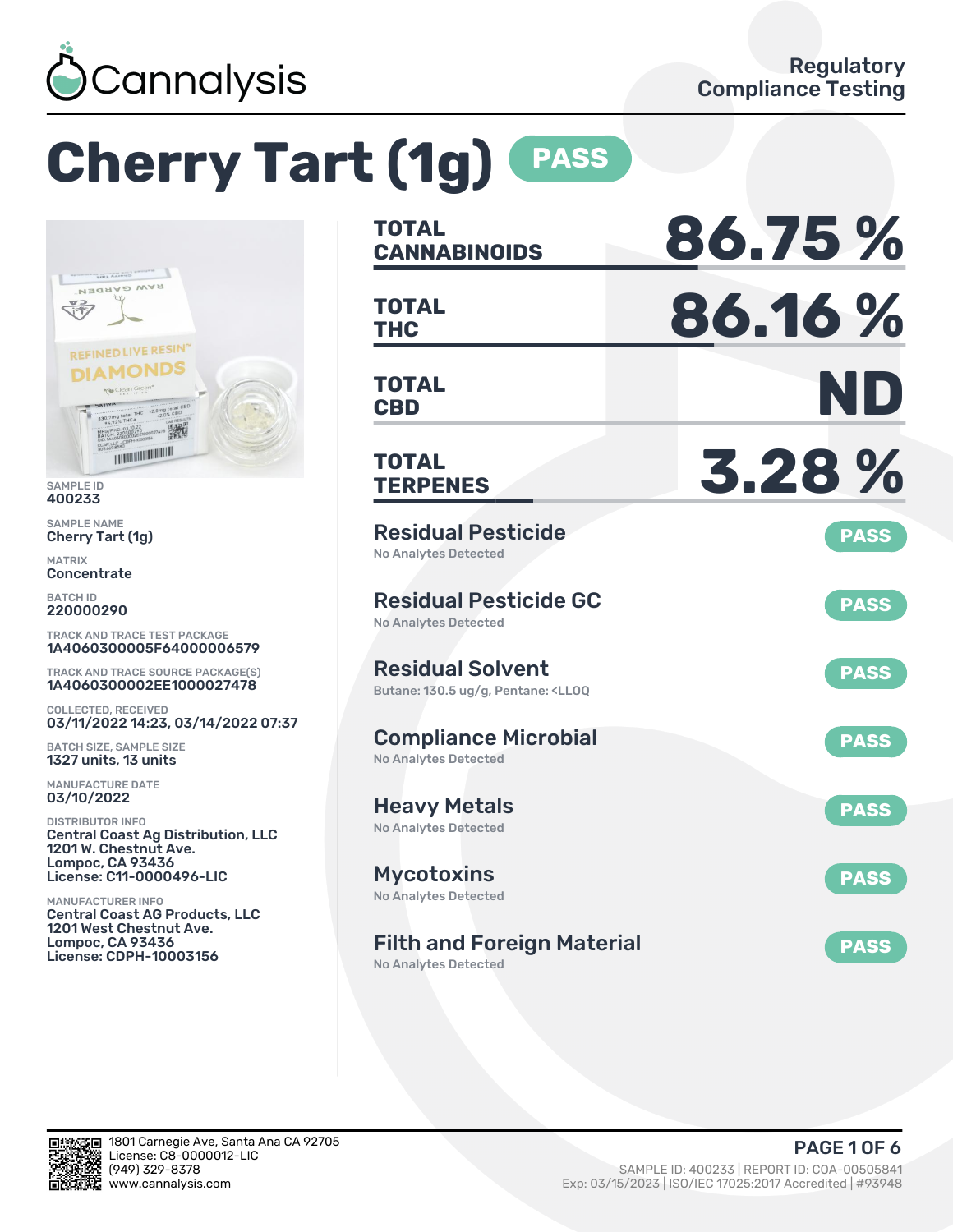

## CANNABINOID ANALYSIS

- Total THC,CBD value(s) have been decarboxylated.
- Total Cannabinoid value(s) have been decarboxylated.  $\mathbf{\Theta}$

| TOTAL THC:          | 861.6 mg/g (86.16 %), 861.6 mg per package |
|---------------------|--------------------------------------------|
| TOTAL CBD:          | ND.                                        |
| TOTAL CANNABINOIDS: | 867.5 mg/g (86.75 %)                       |

UNIT OF MEASUREMENT: Milligrams per Gram(mg/g)

| <b>ANALYTE</b>         | <b>RESULT</b>           | LOD    | LLOO   | <b>ANALYTE</b>   | <b>RESULT</b> | LOD    | LL <sub>00</sub> |
|------------------------|-------------------------|--------|--------|------------------|---------------|--------|------------------|
| <b>THCa</b>            | 979.3 mg/g (97.93 %)    | 0.5000 | 1.0000 | CBDa             | ND.           | 0.5000 | 1.0000           |
| D9THC                  | $2.682$ mg/g (0.2682 %) | 0.5000 | 1.0000 | CBD              | <b>ND</b>     | 0.5000 | 1.0000           |
| D8THC                  | ND.                     | 0.5000 | 1.0000 | CBD <sub>v</sub> | <b>ND</b>     | 0.5000 | 1.0000           |
| <b>CBN</b>             | <b>ND</b>               | 0.5000 | 1.0000 | CBCa             | <b>ND</b>     | 0.5000 | 1.0000           |
| THCva                  | 4.848 mg/g (0.4848 %)   | 0.5000 | 1.0000 | CBC              | <b>ND</b>     | 0.5000 | 1.0000           |
| <b>THC<sub>v</sub></b> | <b>ND</b>               | 0.5000 | 1.0000 | CBGa             | <b>ND</b>     | 0.5000 | 1.0000           |
| ExoTHC                 | $1.047$ mg/g (0.1047 %) | 0.5000 | 1.0000 | <b>CBG</b>       | <b>ND</b>     | 0.5000 | 1.0000           |
| <b>CBL</b>             | ND.                     | 0.5000 | 1.0000 |                  |               |        |                  |
|                        |                         |        |        |                  |               |        |                  |

#### ADDITIONAL INFORMATION

| Method:              | SOP-TECH-001 |                                   | Sample Prepped: 03/14/2022 10:36 | Sample Approved: 03/14/2022 15:59  |  |
|----------------------|--------------|-----------------------------------|----------------------------------|------------------------------------|--|
| Instrument: UPLC-DAD |              | Sample Analyzed: 03/14/2022 11:40 |                                  | Prep-Analytical Batch: 35895-29672 |  |

## TERPENE ANALYSIS

|  | <b>TOTAL TERPENES:</b> |
|--|------------------------|
|--|------------------------|

32.85 mg/g (3.285 %)

UNIT OF MEASUREMENT: Milligrams per Gram(mg/g)

| <b>ANALYTE</b>  | <b>RESULT</b>                                                                                                                       | LOD    | <b>LLOO</b> |  | <b>ANALYTE</b>          | <b>RESULT</b>                                      | <b>LOD</b> | <b>LLOQ</b> |
|-----------------|-------------------------------------------------------------------------------------------------------------------------------------|--------|-------------|--|-------------------------|----------------------------------------------------|------------|-------------|
| 3-Carene        | <b>ND</b>                                                                                                                           | 1.000  | 2.500       |  | Alpha bisabolol         | <ll0q< td=""><td>0.1000</td><td>0.500</td></ll0q<> | 0.1000     | 0.500       |
| Alpha cedrene   | ND                                                                                                                                  | 1.000  | 2.500       |  | Alpha humulene          | 1.578 mg/g (0.1578 %)                              | 0.5000     | 1.000       |
| Alpha pinene    | 1.125 mg/g $(0.1125%)$                                                                                                              | 0.1000 | 1.000       |  | Alpha terpinene         | <b>ND</b>                                          | 0.5000     | 1.000       |
| Alpha terpineol | 0.8466 mg/g $(0.0847%)$                                                                                                             | 0.3260 | 0.6520      |  | Beta caryophyllene      | 4.882 mg/g (0.4882 %)                              | 0.5000     | 1.000       |
| Beta myrcene    | 7.064 mg/g (0.7064 %)                                                                                                               | 0.5000 | 1.000       |  | Beta pinene             | <ll0q< td=""><td>0.6070</td><td>1.214</td></ll0q<> | 0.6070     | 1.214       |
| Borneol         | <b>ND</b>                                                                                                                           | 1.000  | 2.500       |  | Camphene                | <b>ND</b>                                          | 0.5000     | 1.000       |
| Camphor         | <b>ND</b>                                                                                                                           | 0.1000 | 0.5000      |  | Caryophyllene oxide ND  |                                                    | 0.5000     | 2.500       |
| Cedrol          | ND                                                                                                                                  | 0.5000 | 1.000       |  | Cis geraniol            | <b>ND</b>                                          | 1.000      | 2.500       |
| Cis nerolidol   | <b>ND</b>                                                                                                                           | 2.500  | 5.000       |  | Eucalyptol              | <b>ND</b>                                          | 0.1000     | 0.500       |
| Fenchol         | 1.254 mg/g $(0.1254\%)$                                                                                                             | 0.5000 | 1.000       |  | Fenchone                | <lloq< td=""><td>0.1000</td><td>0.500</td></lloq<> | 0.1000     | 0.500       |
| Gamma terpinene | <lloq< td=""><td>0.1000</td><td>0.5000</td><td></td><td>Gamma terpineol</td><td><b>ND</b></td><td>0.2090</td><td>0.523</td></lloq<> | 0.1000 | 0.5000      |  | Gamma terpineol         | <b>ND</b>                                          | 0.2090     | 0.523       |
| Geranyl acetate | <b>ND</b>                                                                                                                           | 0.1000 | 0.5000      |  | Isoborneol              | <b>ND</b>                                          | 0.5000     | 1.000       |
| Isopulegol      | <b>ND</b>                                                                                                                           | 2.500  | 5.000       |  | Limonene                | 5.800 mg/g $(0.5800\%)$                            | 0.5000     | 2.500       |
| Linalool        | 2.393 mg/g (0.2393 %)                                                                                                               | 0.5000 | 1.000       |  | Menthol                 | <b>ND</b>                                          | 1.000      | 2.500       |
| Ocimene 1       | <b>ND</b>                                                                                                                           | 0.1550 | 0.3100      |  | Ocimene 2               | $<$ LLOO                                           | 0.3450     | 1.725       |
| P-cymene        | ND                                                                                                                                  | 0.5230 | 1.045       |  | P-mentha-1,5-diene ND   |                                                    | 0.5000     | 1.000       |
| Pulegone        | <b>ND</b>                                                                                                                           | 0.1000 | 0.5000      |  | Sabinene                | <b>ND</b>                                          | 0.5000     | 1.000       |
| Terpinolene     | 7.904 mg/g (0.7904 %)                                                                                                               | 0.1000 | 0.5000      |  | Trans beta farnesene ND |                                                    | 2.500      | 5.000       |
| Trans geraniol  | ND                                                                                                                                  | 0.5000 | 2.500       |  | Trans nerolidol         | <b>ND</b>                                          | 0.5000     | 2.500       |
| Valencene       | <b>ND</b>                                                                                                                           | 0.5000 | 1.000       |  |                         |                                                    |            |             |

| ANALYTE         | <b>RESULT</b>                                                                                                                        | LOD    | <b>LLOQ</b> |  | <b>ANALYTE</b>          | <b>RESULT</b>                                       | LOD    | <b>LLOQ</b> |
|-----------------|--------------------------------------------------------------------------------------------------------------------------------------|--------|-------------|--|-------------------------|-----------------------------------------------------|--------|-------------|
| 3-Carene        | <b>ND</b>                                                                                                                            | 1.000  | 2.500       |  | Alpha bisabolol         | <ll0q< td=""><td>0.1000</td><td>0.5000</td></ll0q<> | 0.1000 | 0.5000      |
| Alpha cedrene   | ND                                                                                                                                   | 1.000  | 2.500       |  | Alpha humulene          | 1.578 mg/g $(0.1578\%)$                             | 0.5000 | 1.000       |
| Alpha pinene    | 1.125 mg/g $(0.1125 \%)$                                                                                                             | 0.1000 | 1.000       |  | Alpha terpinene         | <b>ND</b>                                           | 0.5000 | 1.000       |
| Alpha terpineol | 0.8466 mg/g $(0.0847%)$                                                                                                              | 0.3260 | 0.6520      |  | Beta caryophyllene      | 4.882 mg/g (0.4882 %)                               | 0.5000 | 1.000       |
| Beta myrcene    | 7.064 mg/g (0.7064 %)                                                                                                                | 0.5000 | 1.000       |  | Beta pinene             | <lloq< td=""><td>0.6070</td><td>1.214</td></lloq<>  | 0.6070 | 1.214       |
| Borneol         | <b>ND</b>                                                                                                                            | 1.000  | 2.500       |  | Camphene                | <b>ND</b>                                           | 0.5000 | 1.000       |
| Camphor         | <b>ND</b>                                                                                                                            | 0.1000 | 0.5000      |  | Caryophyllene oxide ND  |                                                     | 0.5000 | 2.500       |
| Cedrol          | <b>ND</b>                                                                                                                            | 0.5000 | 1.000       |  | Cis geraniol            | <b>ND</b>                                           | 1.000  | 2.500       |
| Cis nerolidol   | <b>ND</b>                                                                                                                            | 2.500  | 5.000       |  | Eucalyptol              | <b>ND</b>                                           | 0.1000 | 0.5000      |
| Fenchol         | 1.254 mg/g (0.1254 %)                                                                                                                | 0.5000 | 1.000       |  | Fenchone                | <lloq< td=""><td>0.1000</td><td>0.5000</td></lloq<> | 0.1000 | 0.5000      |
| Gamma terpinene | <lloq< td=""><td>0.1000</td><td>0.5000</td><td></td><td>Gamma terpineol</td><td><b>ND</b></td><td>0.2090</td><td>0.5230</td></lloq<> | 0.1000 | 0.5000      |  | Gamma terpineol         | <b>ND</b>                                           | 0.2090 | 0.5230      |
| Geranyl acetate | ND.                                                                                                                                  | 0.1000 | 0.5000      |  | Isoborneol              | <b>ND</b>                                           | 0.5000 | 1.000       |
| Isopulegol      | <b>ND</b>                                                                                                                            | 2.500  | 5.000       |  | Limonene                | 5.800 mg/g (0.5800 %)                               | 0.5000 | 2.500       |
| Linalool        | 2.393 mg/g $(0.2393\%)$                                                                                                              | 0.5000 | 1.000       |  | Menthol                 | <b>ND</b>                                           | 1.000  | 2.500       |
| Ocimene 1       | <b>ND</b>                                                                                                                            | 0.1550 | 0.3100      |  | Ocimene 2               | <ll0q< td=""><td>0.3450</td><td>1.725</td></ll0q<>  | 0.3450 | 1.725       |
| P-cymene        | <b>ND</b>                                                                                                                            | 0.5230 | 1.045       |  | P-mentha-1,5-diene ND   |                                                     | 0.5000 | 1.000       |
| Pulegone        | <b>ND</b>                                                                                                                            | 0.1000 | 0.5000      |  | Sabinene                | <b>ND</b>                                           | 0.5000 | 1.000       |
| Terpinolene     | 7.904 mg/g (0.7904 %)                                                                                                                | 0.1000 | 0.5000      |  | Trans beta farnesene ND |                                                     | 2.500  | 5.000       |
| Trans geraniol  | <b>ND</b>                                                                                                                            | 0.5000 | 2.500       |  | Trans nerolidol         | <b>ND</b>                                           | 0.5000 | 2.500       |
|                 |                                                                                                                                      |        |             |  |                         |                                                     |        |             |



1801 Carnegie Ave, Santa Ana CA 92705 License: C8-0000012-LIC<br>(949) 329-8378

PAGE 2 OF 6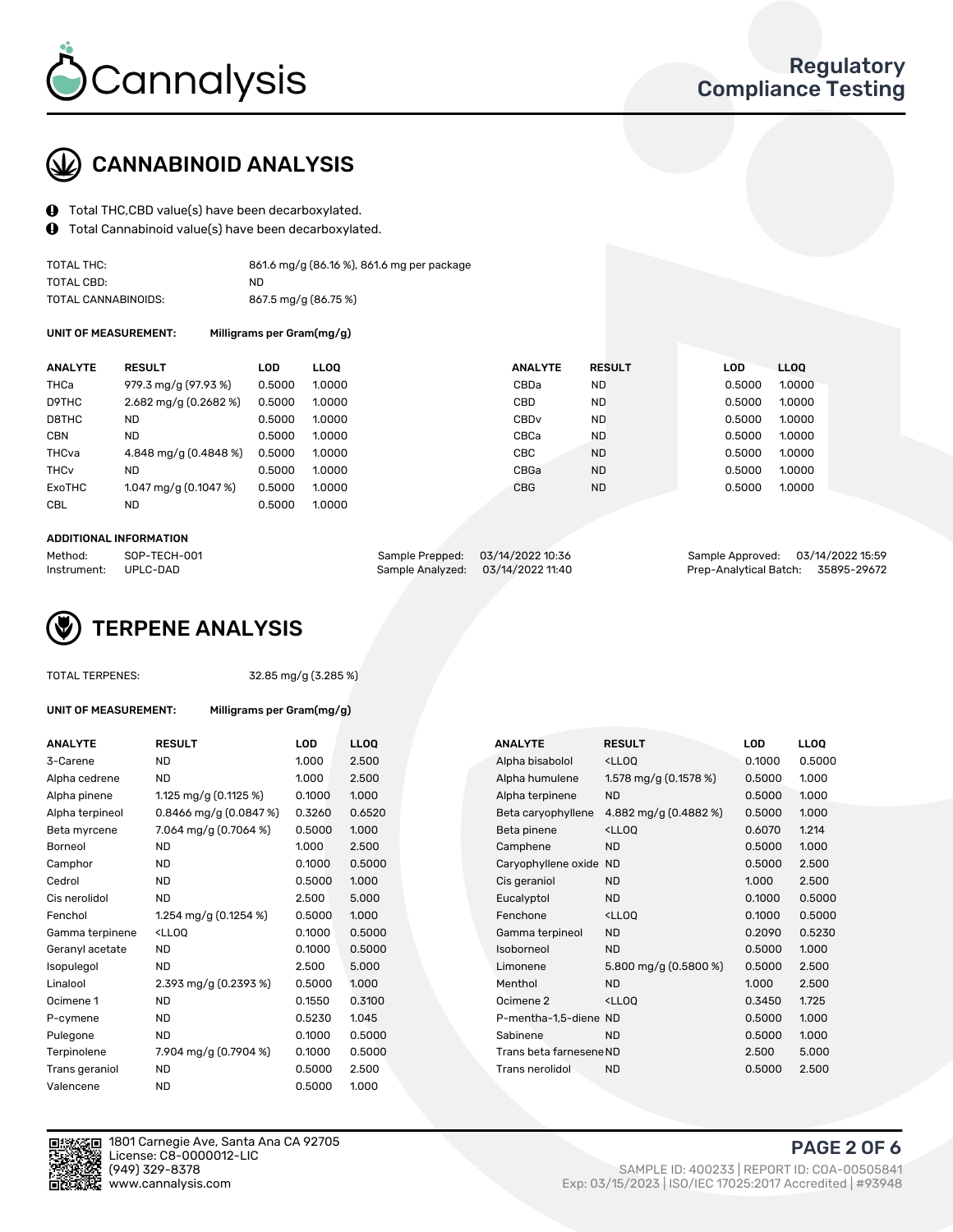

## Regulatory Compliance Testing

#### ADDITIONAL INFORMATION

Method: SOP-TECH-027 Sample Prepped: 03/14/2022 12:35 Sample Approved: 03/15/2022 14:27 Prep-Analytical Batch: 35904-29678



RESIDUAL PESTICIDE ANALYSIS PASS

UNIT OF MEASUREMENT: Micrograms per Gram(ug/g)

| <b>ANALYTE</b>    | <b>RESULT</b> | LOD    | LL <sub>OO</sub> | <b>ACTION LEVEL</b> |      | <b>ANALYTE</b>      | <b>RESULT</b> | <b>LOD</b> | <b>LLOQ</b> | <b>ACTION LEVEL</b> |      |
|-------------------|---------------|--------|------------------|---------------------|------|---------------------|---------------|------------|-------------|---------------------|------|
| Abamectin         | <b>ND</b>     | 0.0200 | 0.0400           | 0.1000              | Pass | Acephate            | <b>ND</b>     | 0.0200     | 0.0400      | 0.1000              | Pass |
| Acequinocyl       | <b>ND</b>     | 0.0200 | 0.0400           | 0.1000              | Pass | Acetamiprid         | <b>ND</b>     | 0.0200     | 0.0400      | 0.1000              | Pass |
| Aldicarb          | <b>ND</b>     | 0.0200 | 0.0400           | 0.0                 | Pass | Azoxystrobin        | <b>ND</b>     | 0.0200     | 0.0400      | 0.1000              | Pass |
| Bifenazate        | <b>ND</b>     | 0.0200 | 0.0400           | 0.1000              | Pass | <b>Bifenthrin</b>   | <b>ND</b>     | 0.0200     | 0.0400      | 3.000               | Pass |
| <b>Boscalid</b>   | <b>ND</b>     | 0.0200 | 0.0400           | 0.1000              | Pass | Carbaryl            | <b>ND</b>     | 0.0200     | 0.0400      | 0.5000              | Pass |
| Carbofuran        | <b>ND</b>     | 0.0200 | 0.0400           | 0.0                 | Pass | Chlorantraniliprole | <b>ND</b>     | 0.0200     | 0.0400      | 10.00               | Pass |
| Clofentezine      | <b>ND</b>     | 0.0200 | 0.0400           | 0.1000              | Pass | Coumaphos           | <b>ND</b>     | 0.0200     | 0.0400      | 0.0                 | Pass |
| Cyfluthrin        | <b>ND</b>     | 0.4000 | 1.000            | 2.000               | Pass | Cypermethrin        | <b>ND</b>     | 0.4000     | 1.000       | 1.000               | Pass |
| Daminozide        | <b>ND</b>     | 0.0200 | 0.0400           | 0.0                 | Pass | Diazinon            | <b>ND</b>     | 0.0200     | 0.0400      | 0.1000              | Pass |
| <b>Dichlorvos</b> | <b>ND</b>     | 0.0200 | 0.0400           | 0.0                 | Pass | Dimethoate          | <b>ND</b>     | 0.0200     | 0.0400      | 0.0                 | Pass |
| Dimethomorph      | <b>ND</b>     | 0.0200 | 0.0400           | 2.000               | Pass | <b>Ethoprophos</b>  | <b>ND</b>     | 0.0200     | 0.0400      | 0.0                 | Pass |
| Etofenprox        | <b>ND</b>     | 0.0200 | 0.0400           | 0.0                 | Pass | Etoxazole           | <b>ND</b>     | 0.0200     | 0.0400      | 0.1000              | Pass |
| Fenhexamid        | <b>ND</b>     | 0.0200 | 0.0400           | 0.1000              | Pass | Fenoxycarb          | <b>ND</b>     | 0.0200     | 0.0400      | 0.0                 | Pass |
| Fenpyroximate     | <b>ND</b>     | 0.0200 | 0.0400           | 0.1000              | Pass | Fipronil            | <b>ND</b>     | 0.0400     | 0.1000      | 0.0                 | Pass |
| Flonicamid        | <b>ND</b>     | 0.0200 | 0.0400           | 0.1000              | Pass | Fludioxonil         | <b>ND</b>     | 0.0200     | 0.0400      | 0.1000              | Pass |
| Hexythiazox       | <b>ND</b>     | 0.0200 | 0.0400           | 0.1000              | Pass | Imazalil            | <b>ND</b>     | 0.0200     | 0.0400      | 0.0                 | Pass |
| Imidacloprid      | <b>ND</b>     | 0.0200 | 0.0400           | 5.000               | Pass | Kresoxim methyl     | <b>ND</b>     | 0.0200     | 0.0400      | 0.1000              | Pass |
| Malathion         | <b>ND</b>     | 0.0200 | 0.0400           | 0.5000              | Pass | Metalaxyl           | <b>ND</b>     | 0.0200     | 0.0400      | 2.000               | Pass |
| Methiocarb        | <b>ND</b>     | 0.0200 | 0.0400           | 0.0                 | Pass | Methomyl            | <b>ND</b>     | 0.0200     | 0.0400      | 1.000               | Pass |
| Mevinphos         | <b>ND</b>     | 0.0200 | 0.0400           | 0.0                 | Pass | Myclobutanil        | <b>ND</b>     | 0.0200     | 0.0400      | 0.1000              | Pass |
| Naled             | <b>ND</b>     | 0.0200 | 0.0400           | 0.1000              | Pass | Oxamyl              | <b>ND</b>     | 0.0200     | 0.0400      | 0.5000              | Pass |
| Paclobutrazol     | <b>ND</b>     | 0.0200 | 0.0400           | 0.0                 | Pass | Permethrins         | <b>ND</b>     | 0.0400     | 0.1000      | 0.5000              | Pass |
| Phosmet           | <b>ND</b>     | 0.0200 | 0.0400           | 0.1000              | Pass | Piperonyl butoxide  | <b>ND</b>     | 0.0200     | 0.0400      | 3.000               | Pass |
| Prallethrin       | <b>ND</b>     | 0.0200 | 0.0400           | 0.1000              | Pass | Propiconazole       | <b>ND</b>     | 0.0200     | 0.0400      | 0.1000              | Pass |
| Propoxur          | <b>ND</b>     | 0.0200 | 0.0400           | 0.0                 | Pass | Pyrethrins          | <b>ND</b>     | 0.0200     | 0.0400      | 0.5000              | Pass |
| Pyridaben         | <b>ND</b>     | 0.0200 | 0.0400           | 0.1000              | Pass | Spinetoram          | <b>ND</b>     | 0.0200     | 0.0400      | 0.1000              | Pass |
| Spinosad          | <b>ND</b>     | 0.0300 | 0.0700           | 0.1000              | Pass | Spiromesifen        | <b>ND</b>     | 0.0200     | 0.0400      | 0.1000              | Pass |
| Spirotetramat     | <b>ND</b>     | 0.0200 | 0.0400           | 0.1000              | Pass | Spiroxamine         | <b>ND</b>     | 0.0200     | 0.0400      | 0.0                 | Pass |
| Tebuconazole      | <b>ND</b>     | 0.0200 | 0.0400           | 0.1000              | Pass | Thiacloprid         | <b>ND</b>     | 0.0200     | 0.0400      | 0.0                 | Pass |
| Thiamethoxam      | <b>ND</b>     | 0.0200 | 0.0400           | 5.000               | Pass | Trifloxystrobin     | <b>ND</b>     | 0.0200     | 0.0400      | 0.1000              | Pass |

#### ADDITIONAL INFORMATION

Method: SOP-TECH-002 Sample Prepped: 03/14/2022 11:43 Sample Approved: 03/15/2022 13:06<br>Instrument: LC-MS/MS Sample Analyzed: 03/14/2022 11:44 Prep-Analytical Batch: 35897-29673 Prep-Analytical Batch: 35897-29673

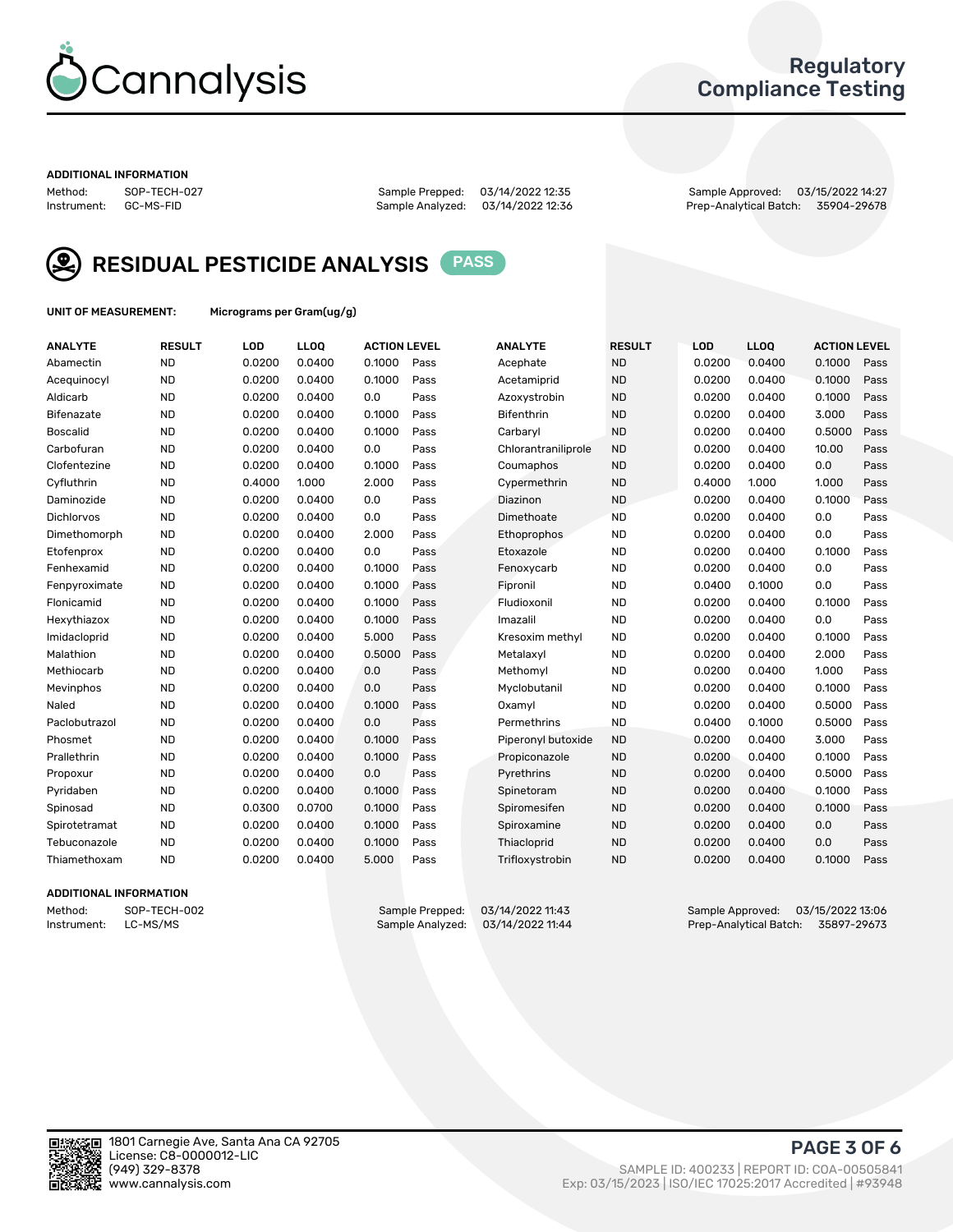

UNIT OF MEASUREMENT: Micrograms per Gram(ug/g)

## RESIDUAL PESTICIDE GC ANALYSIS PASS

| <b>ANALYTE</b>         | <b>RESULT</b> | LOD    | <b>LLOO</b> | <b>ACTION LEVEL</b> |                  | <b>ANALYTE</b>   | <b>RESULT</b> | LOD              | <b>LLOO</b>            | <b>ACTION LEVEL</b> |      |
|------------------------|---------------|--------|-------------|---------------------|------------------|------------------|---------------|------------------|------------------------|---------------------|------|
| Captan                 | <b>ND</b>     | 0.1000 | 0.2000      | 0.7000              | Pass             | Chlordane        | <b>ND</b>     | 0.0109           | 0.0136                 | 0.0                 | Pass |
| Methyl parathion       | <b>ND</b>     | 0.0400 | 0.1000      | 0.0                 | Pass             | <b>PCNB</b>      | <b>ND</b>     | 0.0200           | 0.0400                 | 0.1000              | Pass |
| Chlorfenapyr           | <b>ND</b>     | 0.0800 | 0.1000      | 0.0                 | Pass             | Chlorpyrifos     | <b>ND</b>     | 0.0800           | 0.1000                 | 0.0                 | Pass |
|                        |               |        |             |                     |                  |                  |               |                  |                        |                     |      |
| ADDITIONAL INFORMATION |               |        |             |                     |                  |                  |               |                  |                        |                     |      |
| Method:                | SOP-TECH-010  |        |             |                     | Sample Prepped:  | 03/14/2022 11:43 |               | Sample Approved: |                        | 03/15/2022 13:53    |      |
| Instrument:            | GC-MS/MS      |        |             |                     | Sample Analyzed: | 03/14/2022 11:44 |               |                  | Prep-Analytical Batch: | 35898-29674         |      |

## RESIDUAL SOLVENT ANALYSIS PASS

UNIT OF MEASUREMENT: Micrograms per Gram(ug/g)

| <b>ANALYTE</b>       | <b>RESULT</b>                                                                                                                                                       | LOD    | <b>LLOO</b> | <b>ACTION LEVEL</b> |      | <b>ANALYTE</b>           | <b>RESULT</b>        | LOD    | <b>LLOO</b> | <b>ACTION LEVEL</b> |      |
|----------------------|---------------------------------------------------------------------------------------------------------------------------------------------------------------------|--------|-------------|---------------------|------|--------------------------|----------------------|--------|-------------|---------------------|------|
| Acetone              | <b>ND</b>                                                                                                                                                           | 50.00  | 100.0       | 5000                | Pass | Acetonitrile             | <b>ND</b>            | 50.00  | 100.0       | 410.0               | Pass |
| Benzene              | <b>ND</b>                                                                                                                                                           | 0.5000 | 1.000       | 1.000               | Pass | Butane                   | $130.5 \text{ ug/g}$ | 50.00  | 100.0       | 5000                | Pass |
| Chloroform           | <b>ND</b>                                                                                                                                                           | 0.5000 | 1.000       | 1.000               | Pass | Ethanol                  | <b>ND</b>            | 50.00  | 100.0       | 5000                | Pass |
| <b>Ethyl Acetate</b> | <b>ND</b>                                                                                                                                                           | 50.00  | 100.0       | 5000                | Pass | <b>Ethyl Ether</b>       | <b>ND</b>            | 50.00  | 100.0       | 5000                | Pass |
| Ethylene oxide       | <b>ND</b>                                                                                                                                                           | 0.5000 | 1.000       | 1.000               | Pass | Heptane                  | <b>ND</b>            | 50.00  | 100.0       | 5000                | Pass |
| Hexane               | <b>ND</b>                                                                                                                                                           | 50.00  | 100.0       | 290.0               | Pass | <b>Isopropyl Alcohol</b> | <b>ND</b>            | 50.00  | 100.0       | 5000                | Pass |
| Methanol             | <b>ND</b>                                                                                                                                                           | 50.00  | 100.0       | 3000                | Pass | Methylene chloride       | <b>ND</b>            | 0.5000 | 1.000       | 1.000               | Pass |
| Pentane              | <lloo< td=""><td>50.00</td><td>100.0</td><td>5000</td><td>Pass</td><td>Propane</td><td><b>ND</b></td><td>50.00</td><td>200.0</td><td>5000</td><td>Pass</td></lloo<> | 50.00  | 100.0       | 5000                | Pass | Propane                  | <b>ND</b>            | 50.00  | 200.0       | 5000                | Pass |
| Toluene              | <b>ND</b>                                                                                                                                                           | 50.00  | 100.0       | 890.0               | Pass | Xvlenes                  | <b>ND</b>            | 50.08  | 100.0       | 2170                | Pass |
| Trichloroethylene    | <b>ND</b>                                                                                                                                                           | 0.5000 | 1.000       | 1.000               | Pass | 1.2-Dichloroethane       | <b>ND</b>            | 0.5000 | 1.000       | 1.000               | Pass |

#### ADDITIONAL INFORMATION

Method: SOP-TECH-021 Sample Prepped: 03/14/2022 12:34 Sample Approved: 03/15/2022 13:18<br>Instrument: HS-GC-MS/FID Sample Analyzed: 03/14/2022 12:36 Prep-Analytical Batch: 35905-29677

Prep-Analytical Batch: 35905-29677



UNIT OF MEASUREMENT: Cycle Threshold (Ct)

| <b>ANALYTE</b> | <b>RESULT</b>              | LOD   | <b>LLOO</b> | <b>ACTION LEVEL</b> |                 | <b>ANALYTE</b>   | <b>RESULT</b> | LOD   | <b>LLOO</b>      |                  | <b>ACTION LEVEL</b> |
|----------------|----------------------------|-------|-------------|---------------------|-----------------|------------------|---------------|-------|------------------|------------------|---------------------|
| A.fumigatus    | <b>ND</b>                  | 33.00 | 0.0         | 0.0                 | Pass            | A. flavus        | <b>ND</b>     | 33.00 | 0.0              | 0.0              | Pass                |
| A. niger       | <b>ND</b>                  | 33.00 | 0.0         | 0.0                 | Pass            | A. terreus       | <b>ND</b>     | 33.00 | 0.0              | 0.0              | Pass                |
| <b>STEC</b>    | <b>ND</b>                  | 33.00 | 0.0         | 0.0                 | Pass            | Salmonella spp   | <b>ND</b>     | 33.00 | 0.0              | 0.0              | Pass                |
|                | ADDITIONAL INFORMATION     |       |             |                     |                 |                  |               |       |                  |                  |                     |
| Method:        | SOP-TECH-016, SOP-TECH-022 |       |             |                     | Sample Prepped: | 03/15/2022 07:21 |               |       | Sample Approved: | 03/15/2022 15:50 |                     |

Instrument: qPCR Sample Analyzed: 03/15/2022 07:24 Prep-Analytical Batch: 35907-29683

PAGE 4 OF 6

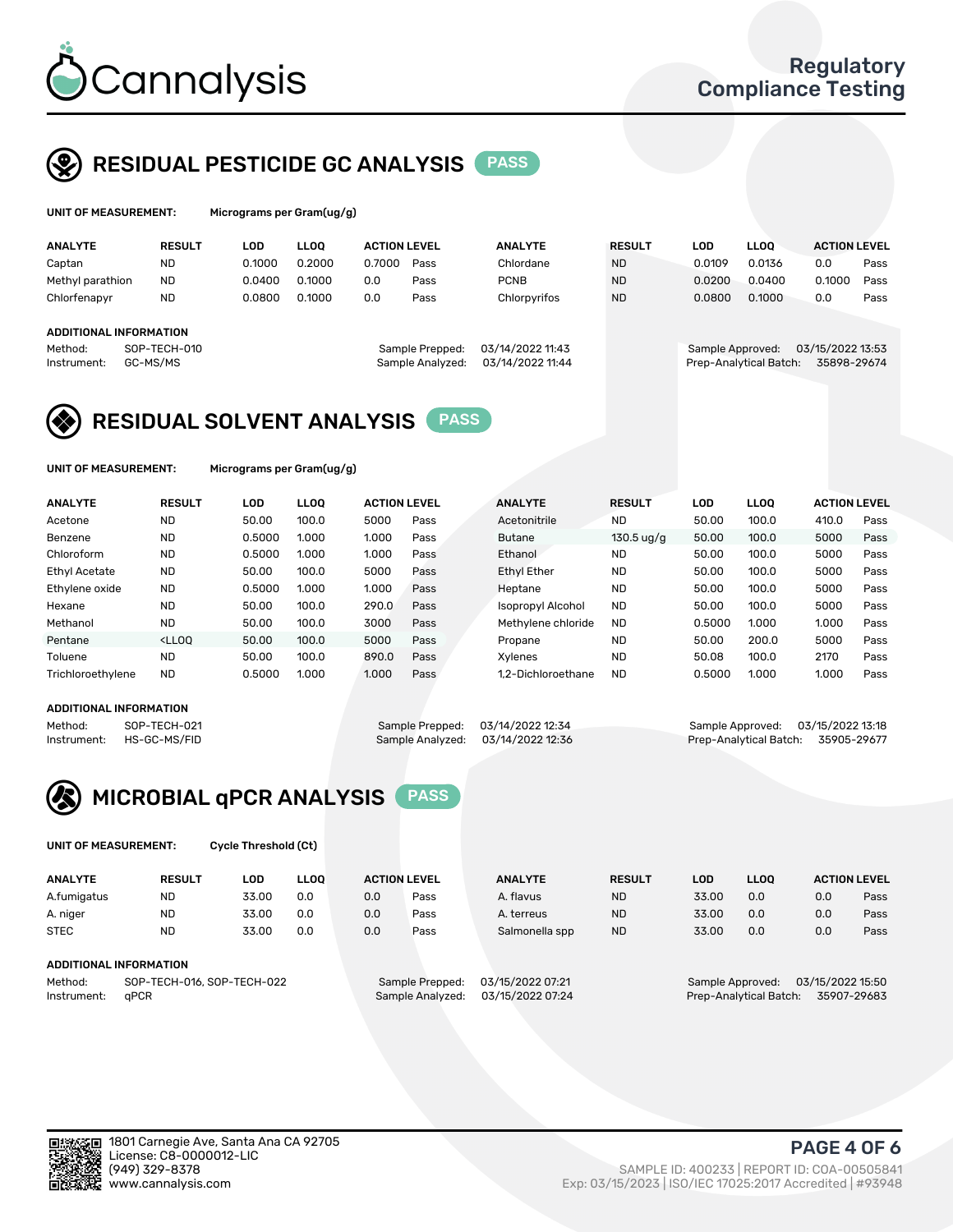



| UNIT OF MEASUREMENT:                                    |                                   | Micrograms per Gram(ug/g)      |                                 |                                                         |                                      |                                         |                                |                                 |                                                         |
|---------------------------------------------------------|-----------------------------------|--------------------------------|---------------------------------|---------------------------------------------------------|--------------------------------------|-----------------------------------------|--------------------------------|---------------------------------|---------------------------------------------------------|
| <b>ANALYTE</b><br>Arsenic<br>Lead                       | <b>RESULT</b><br>ND.<br><b>ND</b> | <b>LOD</b><br>0.0120<br>0.0068 | <b>LLOO</b><br>0.1000<br>0.0500 | <b>ACTION LEVEL</b><br>0.2000<br>Pass<br>0.5000<br>Pass | <b>ANALYTE</b><br>Cadmium<br>Mercury | <b>RESULT</b><br><b>ND</b><br><b>ND</b> | <b>LOD</b><br>0.0072<br>0.0060 | <b>LLOO</b><br>0.0500<br>0.0500 | <b>ACTION LEVEL</b><br>0.2000<br>Pass<br>0.1000<br>Pass |
| <b>ADDITIONAL INFORMATION</b><br>Method:<br>Instrument: | SOP-TECH-013<br>ICP-MS            |                                |                                 | Sample Prepped:<br>Sample Analyzed:                     | 03/14/2022 11:43<br>03/14/2022 11:58 |                                         | Sample Approved:               | Prep-Analytical Batch:          | 03/14/2022 15:47<br>35896-29676                         |
|                                                         |                                   | <b>MYCOTOXINS ANALYSIS</b>     |                                 | <b>PASS</b>                                             |                                      |                                         |                                |                                 |                                                         |

| UNIT OF MEASUREMENT: |  |
|----------------------|--|
|                      |  |

Micrograms per Kilogram(ug/kg)

| <b>ANALYTE</b>          | <b>RESULT</b> | LOD   | <b>LLOO</b> | <b>ACTION LEVEL</b> |      | <b>ANALYTE</b> | <b>RESULT</b> | LOD   | <b>LLOO</b> | <b>ACTION LEVEL</b> |      |
|-------------------------|---------------|-------|-------------|---------------------|------|----------------|---------------|-------|-------------|---------------------|------|
| Aflatoxin B1            | <b>ND</b>     | 1.000 | 2.000       |                     | N/A  | Aflatoxin B2   | <b>ND</b>     | 2.000 | 5.000       |                     | N/A  |
| Aflatoxin G1            | <b>ND</b>     | 2.000 | 5.000       |                     | N/A  | Aflatoxin G2   | <b>ND</b>     | 2.000 | 5.000       |                     | N/A  |
| <b>Total Aflatoxins</b> | <b>ND</b>     | 10.00 | 14.00       | 20.00               | Pass | Ochratoxin A   | <b>ND</b>     | 1.000 | 2.000       | 20.00               | Pass |
|                         |               |       |             |                     |      |                |               |       |             |                     |      |

#### ADDITIONAL INFORMATION

Method: SOP-TECH-020 Sample Prepped: 03/14/2022 12:35 Sample Approved: 03/14/2022 17:11 Instrument: LC-MS/MS Sample Analyzed: 03/14/2022 13:27 Prep-Analytical Batch: 35903-29679

# FILTH & FOREIGN MATERIAL ANALYSIS PASS

UNIT OF MEASUREMENT: Filth and Foreign Matter (%, #/3g)

| <b>ANALYTE</b>                                              | <b>RESULT</b> | LOD | <b>LLOO</b> | <b>ACTION LEVEL</b> |                                     | <b>ANALYTE</b>                       | <b>RESULT</b> | LOD | <b>LLOO</b> | <b>ACTION LEVEL</b>                                                           |      |  |  |
|-------------------------------------------------------------|---------------|-----|-------------|---------------------|-------------------------------------|--------------------------------------|---------------|-----|-------------|-------------------------------------------------------------------------------|------|--|--|
| IF RH ME                                                    | <b>ND</b>     | 0.0 | 0.0         | 1.000               | Pass                                | <b>IFM</b>                           | <b>ND</b>     | 0.0 | 0.0         | 25.00                                                                         | Pass |  |  |
| Mold                                                        | <b>ND</b>     | 0.0 | 0.0         | 25.00               | Pass                                | <b>SSCD</b>                          | <b>ND</b>     | 0.0 | 0.0         | 25.00                                                                         | Pass |  |  |
| ADDITIONAL INFORMATION                                      |               |     |             |                     |                                     |                                      |               |     |             |                                                                               |      |  |  |
| Method:<br>SOP-TECH-009<br>Instrument:<br>Visual Inspection |               |     |             |                     | Sample Prepped:<br>Sample Analyzed: | 03/14/2022 11:55<br>03/14/2022 11:56 |               |     |             | 03/14/2022 11:59<br>Sample Approved:<br>Prep-Analytical Batch:<br>35902-29675 |      |  |  |



PAGE 5 OF 6